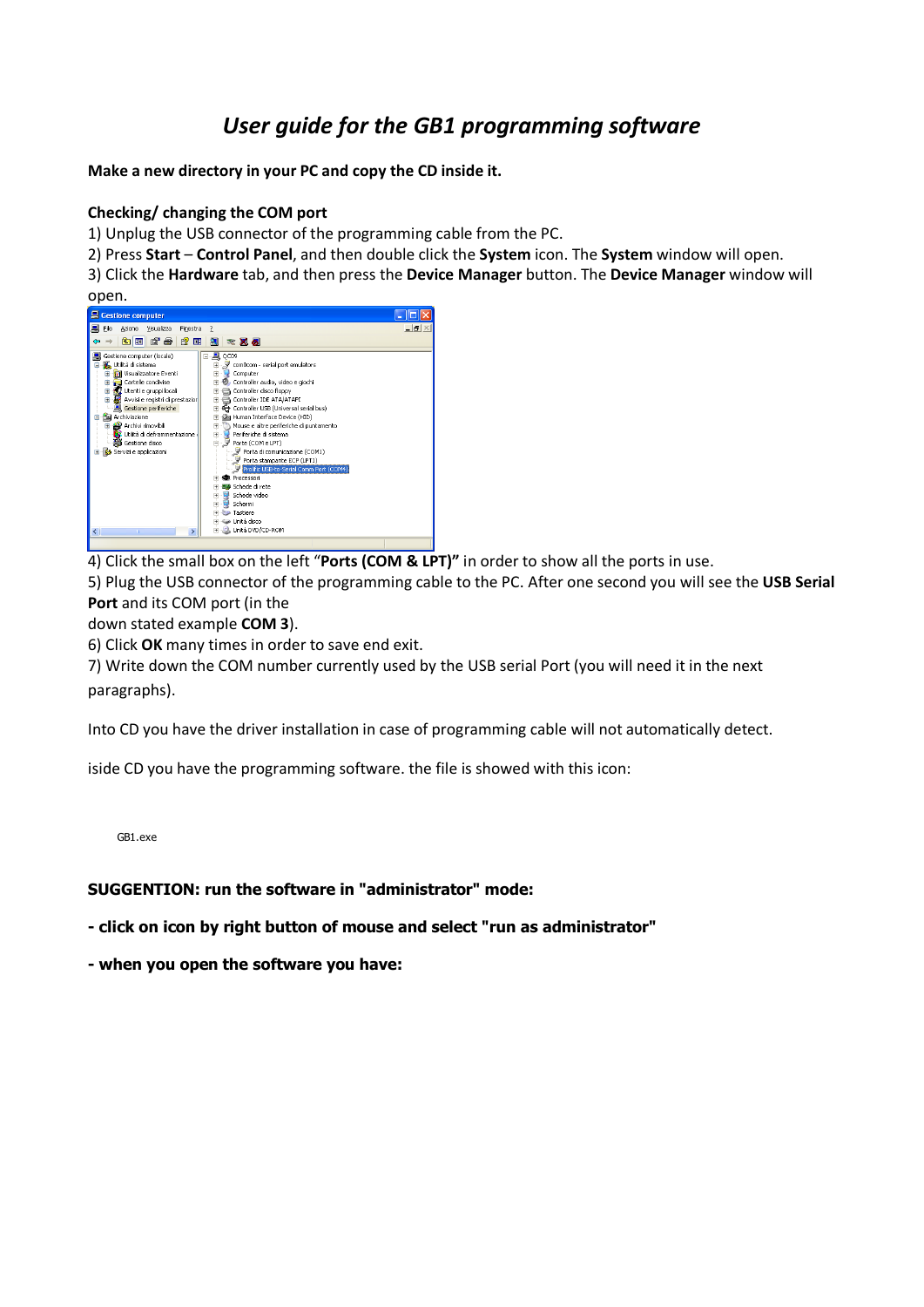

**in the grey side you have the following options:**

- **- FILE**
- **- EDIT**
- **- PORT**
- **- HELP**

**PORT**

chose the communication port

**FILE**

**EDIT**

**NEW: make the new radio OPEN: open the file SAVE: save the file SAVE AS: save the new file with name PRINT: print the program in use EXIT: exit and close the program**

**CHANNEL the default setting will shows**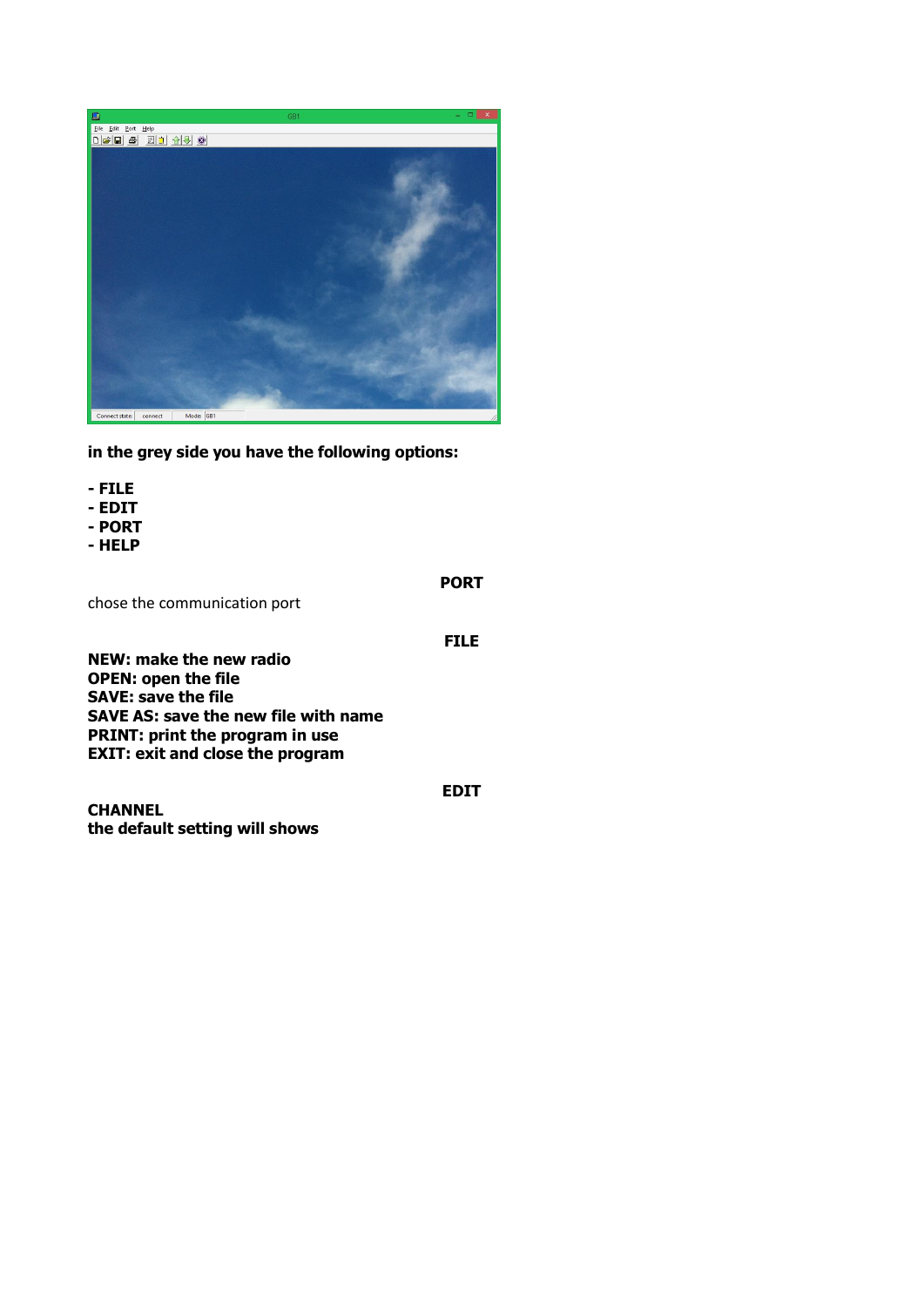|                | GB1[440-451Mhz] Channel config                  |                  |                      |                      |                 |              |                  |         |                | $\overline{\mathbf{x}}$ |
|----------------|-------------------------------------------------|------------------|----------------------|----------------------|-----------------|--------------|------------------|---------|----------------|-------------------------|
|                | Channel   RX Frequency(MHZ)   TX Frequency(MHZ) |                  | <b>CTCSS/DCS Dec</b> | <b>CTCSS/DCS Enc</b> | <b>TX Power</b> | W/N          | <b>Busy Lock</b> | Without | ScanningAdd    | $\land$                 |
| $\mathbf{1}$   | 446.00625                                       | 446 00625        | Πff                  | Off                  | Low             | 12.5K        | Off              | Off     | <b>On</b>      |                         |
| $\overline{c}$ | 446.01875                                       | 446.01875        | Off                  | Off                  | Low             | <b>12.5K</b> | Off              | Off     | On             |                         |
| 3              | 446.03125                                       | 446.03125        | Off                  | Off                  | Low             | <b>12.5K</b> | Off              | Off     | On             |                         |
| $\overline{4}$ | 446.04375                                       | 446.04375        | Off                  | Off                  | Low             | <b>12.5K</b> | Off              | Off     | 0 <sub>n</sub> |                         |
| 5              | 446.05625                                       | 446.05625        | Off                  | Off                  | Low             | <b>12.5K</b> | Off              | Off     | On             |                         |
| ß              | 446.06875                                       | 446.06875        | Off                  | Off                  | Low             | 12.5K        | Off              | Off     | <b>On</b>      |                         |
| $\overline{7}$ | 446.08125                                       | 446.08125        | Off                  | Off                  | Low             | <b>12.5K</b> | Off              | Off     | <b>On</b>      |                         |
| 8              | 446.09375                                       | 446.09375        | Off.                 | Off                  | Low             | <b>12.5K</b> | Off              | Off     | On.            |                         |
| 9              | 446.00625                                       | 446.00625        | 114.8                | 114.8                | Low             | 12.5K        | Off              | Off     | Off            |                         |
| 10             | 446.01875                                       | 446.01875        | 114.8                | 114.8                | Low             | <b>12.5K</b> | Off              | Off     | n#             |                         |
| 11             | 446.03125                                       | 446.03125        | 114.8                | 114.8                | Low             | <b>12.5K</b> | Off              | Off     | Off            |                         |
| 12             | 446.04375                                       | 446.04375        | 114.8                | 114.8                | Low             | <b>12.5K</b> | Off              | Off     | Off            |                         |
| 13             | 446.05625                                       | 446.05625        | 114.8                | 114.8                | Low             | <b>12.5K</b> | Off              | Off     | Off            |                         |
| 14             | 446.06875                                       | 446.06875        | 114.8                | 114.8                | Low             | 12.5K        | Off              | Off     | Off            |                         |
| 15             | 446.08125                                       | 446.08125        | 114.8                | 114.8                | Low             | 12.5K        | Off              | Off     | Off            |                         |
| 16             | 446.09375                                       | 446.09375        | 114.8                | 114.8                | Low             | <b>12.5K</b> | Off              | Off     | Off            |                         |
| 17             | 446.00625                                       | 446,00625        | 1928                 | 192.8                | Low             | 12.5K        | Off              | Off     | Off            |                         |
| 18             | 446.03125                                       | 446.03125        | 1928                 | 192.8                | Low             | 12.5K        | Off              | Off     | Off            |                         |
| 19             | 446.05625                                       | 446 05625        | 192.8                | 192.8                | Low             | 12.5K        | Off              | Off     | Off            |                         |
| 20             | 446.08125                                       | 446.08125        | 192.8                | 192.8                | Low             | <b>12.5K</b> | Off              | Off     | Off            |                         |
| 21             | 446.01875                                       | 446.01875        | 192.8                | 192.8                | Low             | <b>12.5K</b> | Off              | Off     | Off            |                         |
| 22             | 446.04375                                       | 446.04375        | 192.8                | 192.8                | Low             | <b>12.5K</b> | Off              | Off     | Off            |                         |
| 23             | 446.06875                                       | 446.06875        | 192.8                | 192.8                | Low             | <b>12.5K</b> | Off              | Off     | <b>DIE</b>     |                         |
| $\overline{a}$ | <b>LED GOODS</b>                                | <b>Lin noone</b> | son o                | son o                |                 | <b>Anima</b> | $rac{1}{2}$      | $\sim$  | $\overline{m}$ | $\checkmark$            |
| Progress       |                                                 | Read             | Write                | New                  | Save            | Open         |                  | Close   |                |                         |

**in this section is possible:**

**change frequency in transmission, in receiving, set the CTCSS or DCS tone in RX and TX**

**set the channels in scan mode**

**in the end of this section you have:**

**READ = download the data from radio**

**WRITE = upload the data into radio**

**NEW = make a new file**

**SAVE = save the file** 

**OPEN = recall a file**

**CLOSE = close the software**

**NOTE: to read and write the radio the radio must be ON and insert the connector into mike socket.**

## **PARAM**

**you have the default setting of configuration parameter:**